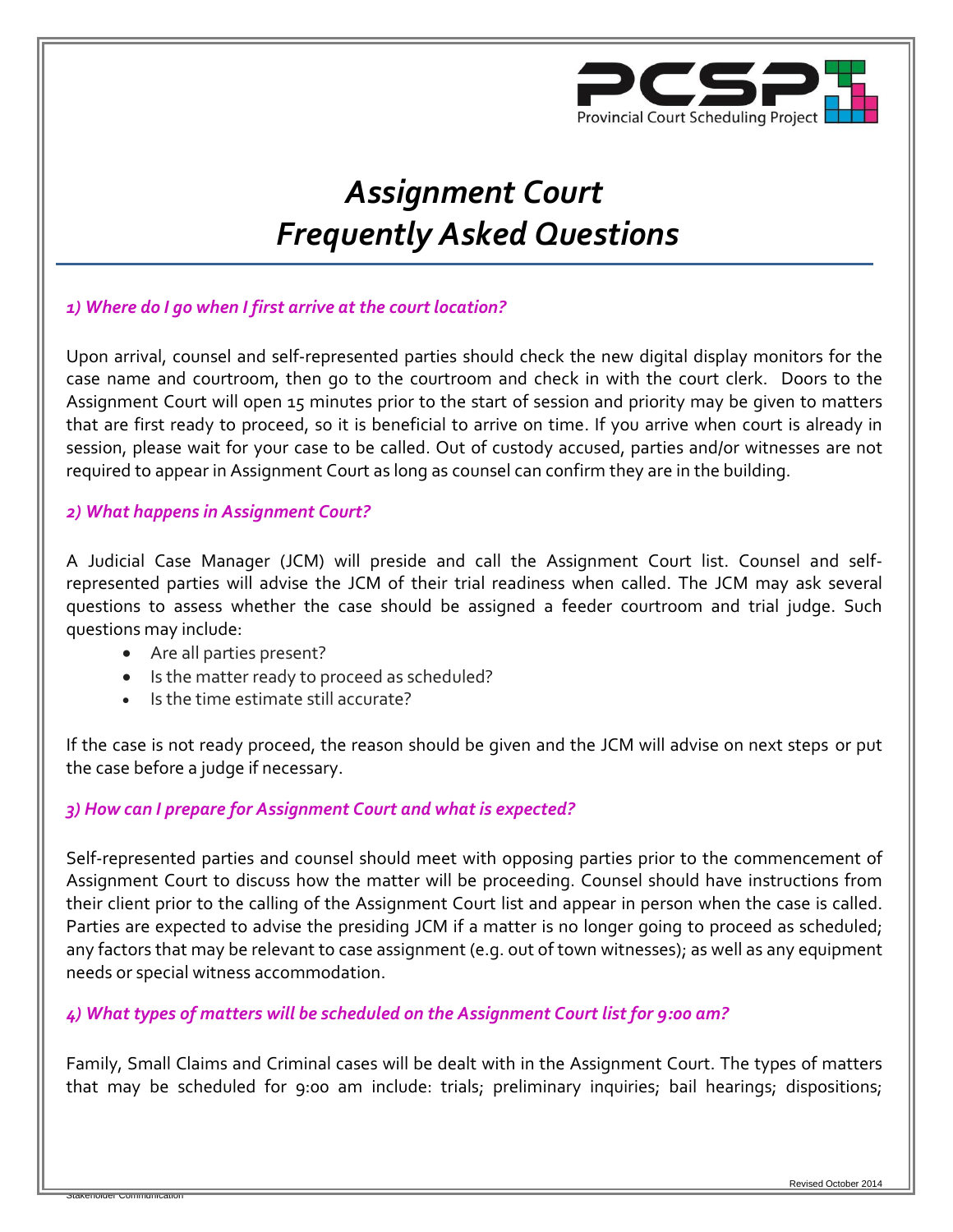continuations; or any matter requiring more than a ½ day of court time. Continuations set on dates in the future will be scheduled for 9:00 am in Assignment Court. Consecutive day continuations will be set for 9:30 am directly to the trial courtroom for each subsequent day. Please check the scheduling notice and inquire with the JCMs if you are unsure whether your matter is returnable to the Assignment Court.

#### *5) Why are continuations set for 9:00 am in Assignment Court?*

Information provided to the JCM during Assignment Court may impact how cases are fed out to trial courtrooms. For example: counsel may appear with written submissions and no longer need the time originally estimated; a witness may fall ill; the accused may wish to plead guilty; or counsel's instructions on the continuation may change. For these reasons, continuations will be scheduled on the Assignment Court list at 9:00 am when the trial is scheduled to resume at a later date.

## *6) Can warrants be issued by the Judicial Case Manager (JCM) in Assignment Court?*

The JCM will canvass the matter on the Assignment Court list and have the option to stand the matter down to the end of the list or issue a warrant if sought. If the matter is stood down, the JCM will recall it at the end of the list so that counsel can speak to the matter. Upon hearing counsel and considering the circumstances, the JCM will make the decision to issue a warrant or stand the matter down to the JCM office for the matter to be dealt with at a later point in the day (e.g. 10:00 am). In some cases, the prosecutor may not wish to excuse their witnesses right away so they may ask for the matter to be stood down to the JCM office.

#### *7) Can an agent appear for counsel in Assignment Court?*

Counsel are required to attend in person to answer questions on the current state of trial readiness. Counsel do not have to check in right at 8:45 am if they need some additional time to interview a witness, but they are to attend in person for the calling of the assignment court list at 9:00 am. If counsel require time past 9:30 am (or following the conclusion of the Assignment Court list) to interview witnesses etc., they can make that request and the JCM will stand the matter down to the JCM office. However, once all the trial courts have started, there is a risk that there may not be another feeder trial court available if counsel is ready to proceed with the trial at a later point in the day.

#### *8) What happens if I am running late for Assignment Court?*

The JCMs will begin calling the Assignment Court list at 9:00 am. Parties who have not checked in with the court clerk will be paged to the courtroom and non-attendance will be noted on the record. If an accused person, party, or counsel is late, the matter will not be traversed to a trial court. The matter will be stood down until the end of the Assignment Court or recalled sooner if the accused person, party, or counsel arrive before the list is complete.

Although the 9:00 am start time has been raised as a concern by some counsel, the experience in Port Coquitlam has been that counsel are able to arrange their schedules so that they are present at the 9:00 am start time.

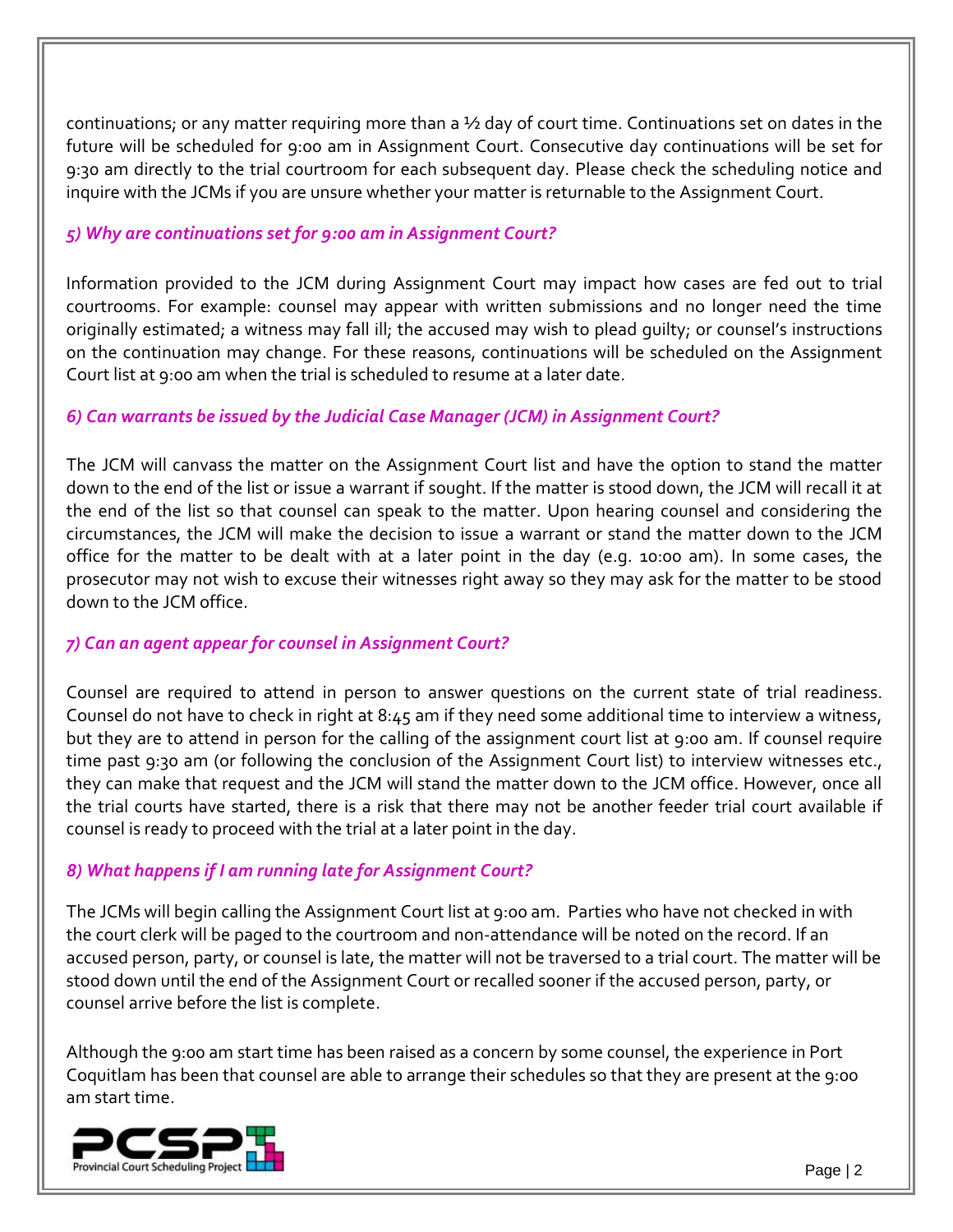#### *9) What if counsel has matters scheduled in two different courtrooms at 9:00 am?*

Counsel need to appear in Assignment Court at 9:00 am to receive their trial court assignment. Counsel may have to make adjustments to their schedules and ensure they do not have over-booking conflicts with their trials.

## *10) If an adjournment is requested in Assignment Court, which courtroom will it be adjourned to?*

Consent adjournments may be moved to a remand court. Contested adjournments may be put before a feeder court judge in case the adjournment is denied and the trial proceeds. If there are other files requiring a trial court, they may be stood down to the JCM office to await the outcome of a contested adjournment application.

## *11) What if my trial is not proceeding? Should I just advise the JCM in Assignment Court?*

If counsel thinks the case should remain on the Assignment Court list (due to uncertainty about a plea or for other reasons) the matter can be left on the list. However, all efforts should be made in advance to remove cases from the Assignment Court list if counsel know a guilty plea will be entered or a trial will otherwise not be proceeding. Lawyers are encouraged to use the Consent Requisition form so they will not have to be in Assignment Court for 9:00 am if their trial is not proceeding as scheduled.

## *12) Is there an afternoon Assignment Court list?*

In all the Assignment Court locations, there will be the possibility of an afternoon Assignment Court list but that is not expected to be a common occurrence.

## *13) What are some of the benefits of Assignment Court?*

One notable benefit since Port Coquitlam started Assignment Court in July 2014 is that trials are commencing promptly at 9:30 am. Also, because the court is not pre-assigning cases to judges, there is increased flexibility for arranging early continuation dates.

## *14) What if I need special equipment for my trial?*

There is an expectation of counsel that any special accommodation or equipment requests will be addressed/ booked in advance. Some of the equipment may only be available in certain courtrooms, so it is essential that counsel communicate this information to the JCMs in a timely way, in order for the JCMs to be in a position to traverse the case from Assignment Court to the designated trial courtroom with the equipment already set up.